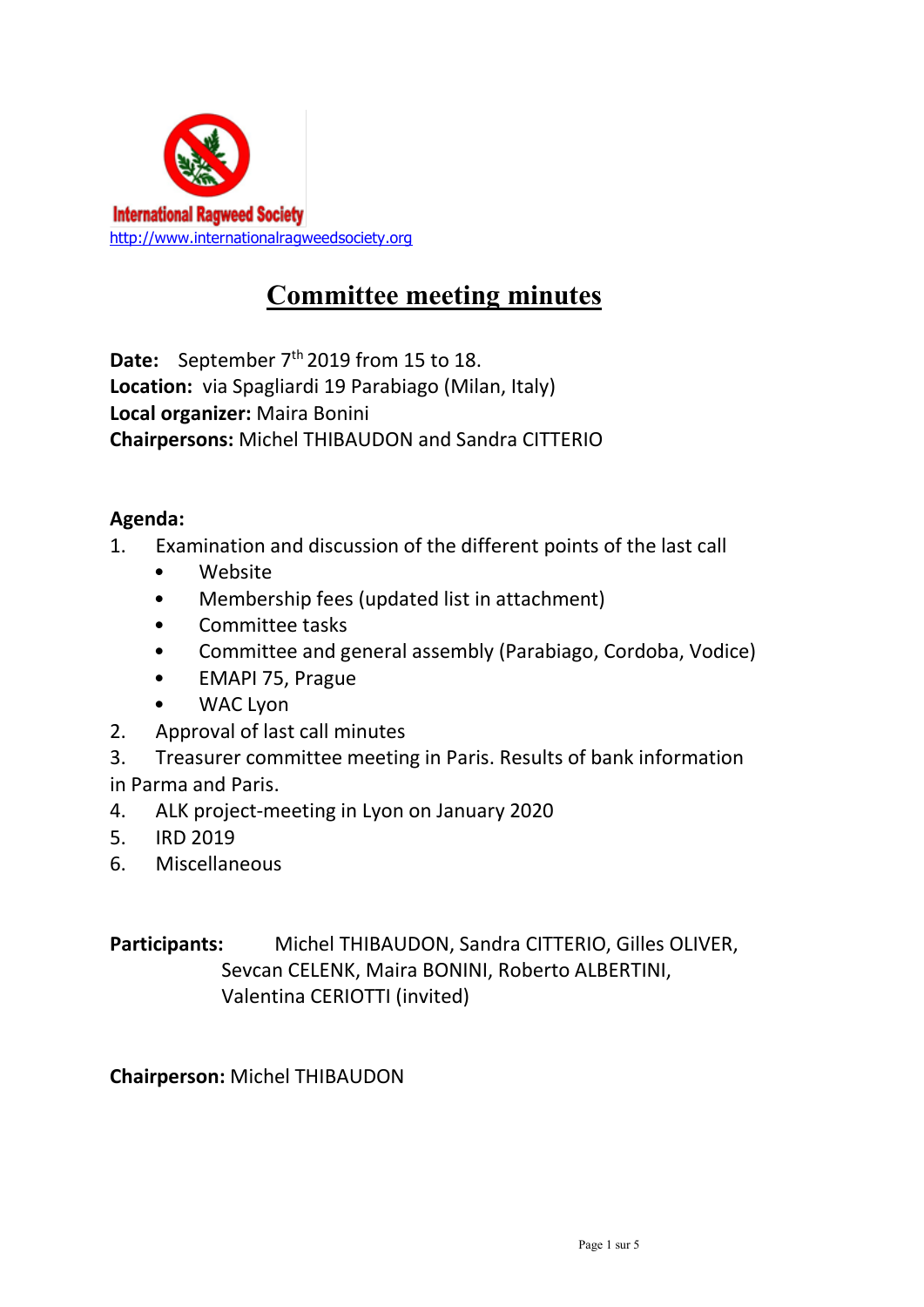#### First of all, thanks to Maira Bonini for the hospitality!

# 1. Examination and discussion of the different points of the last call • Website

The number of website accesses has been analysed. Attention will be paid to the next accesses to better understand the trend.

| <b>Nb visites IRS</b> | 2016  | 2017  | 2018 | 2019 |
|-----------------------|-------|-------|------|------|
| January               |       | 720   | 1664 | 2723 |
| February              | 426   | 632   | 1200 | 2180 |
| March                 | 526   | 869   | 2551 |      |
| April                 | 437   | 814   | 1638 |      |
| May                   | 555   | 961   | 1613 |      |
| June                  | 1.152 | 995   | 2544 | 2754 |
| July                  | 642   | 1.951 | 4561 | 2435 |
| August                | 1.124 | 3.786 | 4712 | 2476 |
| September             | 1.020 | 3.842 | 5129 |      |
| October               | 698   | 1.548 | 4172 |      |
| November              | 707   | 1.944 | 2904 |      |
| December              | 681   | 1.935 | 3302 |      |

New proposals to make the website more attractive:

-Anyone who has papers to publish in IRS website please send to Gilles O.

-Maira B. will prepare a list of recent papers about ragweed

-Sevcan C. suggested organizing publications per year reporting the title and the abstract. She will work with Valentina and Gilles

-Maira B. suggested publishing information about next Congresses and IRS meeting (particularly about the next meetings in Cordoba and Vodice)

At this regard Gilles O. will add a specific box with the information about the coming congresses and meetings.

• Membership fees

At the moment the paying members are only  $15 + 2$  Institutions (RNSA and FREDON).

Proposal to increase membership: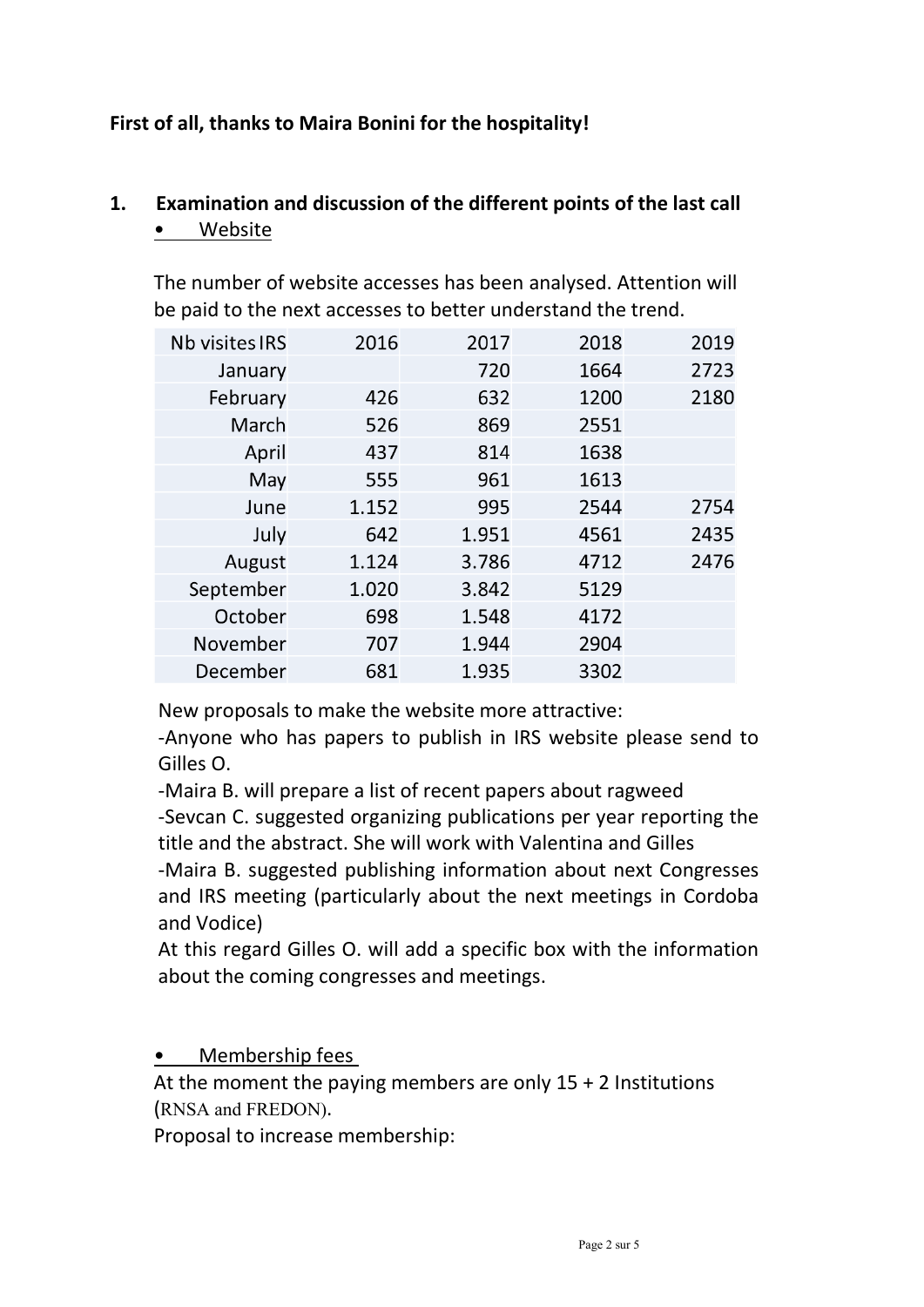-Michel T. will ask Marilou about the publication of an invitation to join IRS on the last June newsletter of the French ragweed observatory.

- Maira B. will prepare a short newsletter with: (i) the information about ragweed trend in different countries. (ii) the next IRS meeting and *(iii)* including the link to the IRS website for the fee payment.

The newsletter will be sent to IRS members and to all the people potentially interested in IRS activities.

At this regard Sandra C. will send the already set up emailing list of people potentially interested in IRS activities and Sevcan C. will integrate the emails of authors who published papers about ragweed (not yet inserted in the list).

- Maira B. will ask the producer of the " Ragweed movie" for Geo&Geo to exploit the previously acquired pictures to develop a short 3 minutes video, free of charge.

-Gilles will try to create an email address specific for IRS i.e.: irs@irs.com and nameusername@irs.com

#### • Committee tasks

Providing input to the development of the IRS:

-an article will be written about the new committee composition. In addition few sentences about IRS activities will be published on the IAA newsletter, including a short description of those organized in the framework of ICA 2018. Michel T. will prepare them. In addition he will contact the President of European Weed Research Society asking for including the same text prepared for IAA newsletter in their communications.

-About the Roberto A. proposal to write a review about Ambrosia and Health effects for the special issue "Outdoor and Indoor Biological Air Quality and Public Health" of the International Journal of Environmental Research and Public Health, it will be considered in the future given the present low financial availability of IRS.

-About the set up of "Social methods" to increase IRS visibility the following site was created and is working: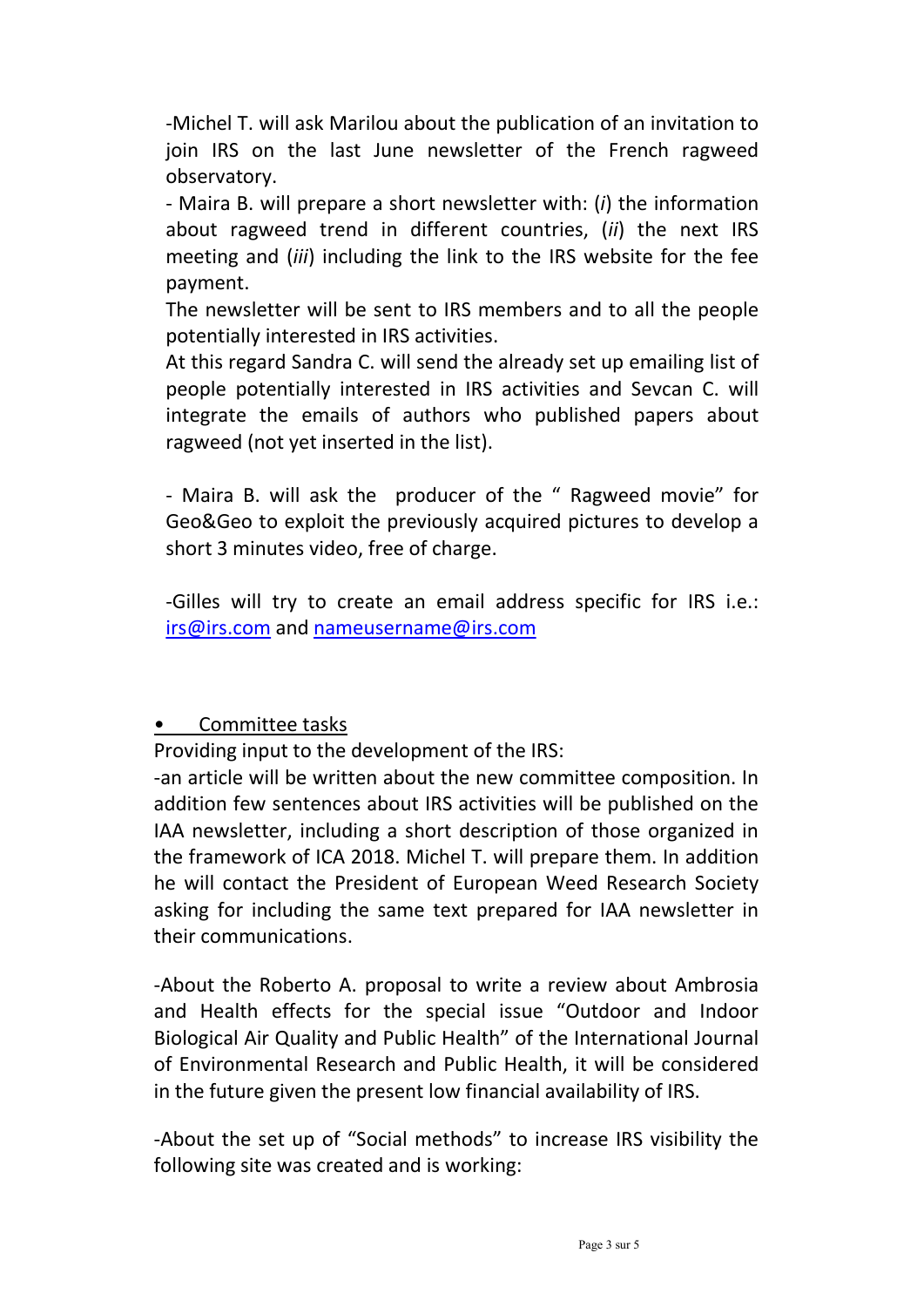https://www.researchgate.net/project/Join-the-International-Ragweed-Society-lets-talk-about-Ambrosia

# • Committee and general assembly (Parabiago, Cordoba, Vodice) and EMAPI 75, Prague

People will be informed soon (by IRS newsletter and website) about the date of the next IRS congress (September 14th 2020 just before NEOBIOTA meeting) and it will be underlined that the participation will be free of charge.

#### • WAC Lyon

Michel will promote IRS by distributing flyers with IRS website link

# 2. Approval of last call minutes

Approved

# 3. Treasurer committee meeting in Paris. Results of bank information in Parma and Paris.

Michel T. calculated that the cost of the "Banque postale" located in Switzerland is about 100 Euros per year.

Roberto A. referred that to open a bank account in Italy the IRS headquarter must be moved to Italy. Thus for the moment the "Banque postale" will be maintained.

# 4. ALK project-meeting in Lyon on January 2020

Michel T. and Oliver P. are still speaking with the ALK Company. Probably the idea to develop a book for Lyon national meeting inserting advertising page(s) on charge will be taking into consideration.

# 5. IRD 2019

Links to Germany activities are on the IRS website. Gilles O. will add a link to visualize all the French activities. No specific activity has been carried out in Italy until now; some activities will be carried out in September and October in the framework of other informative events for citizens